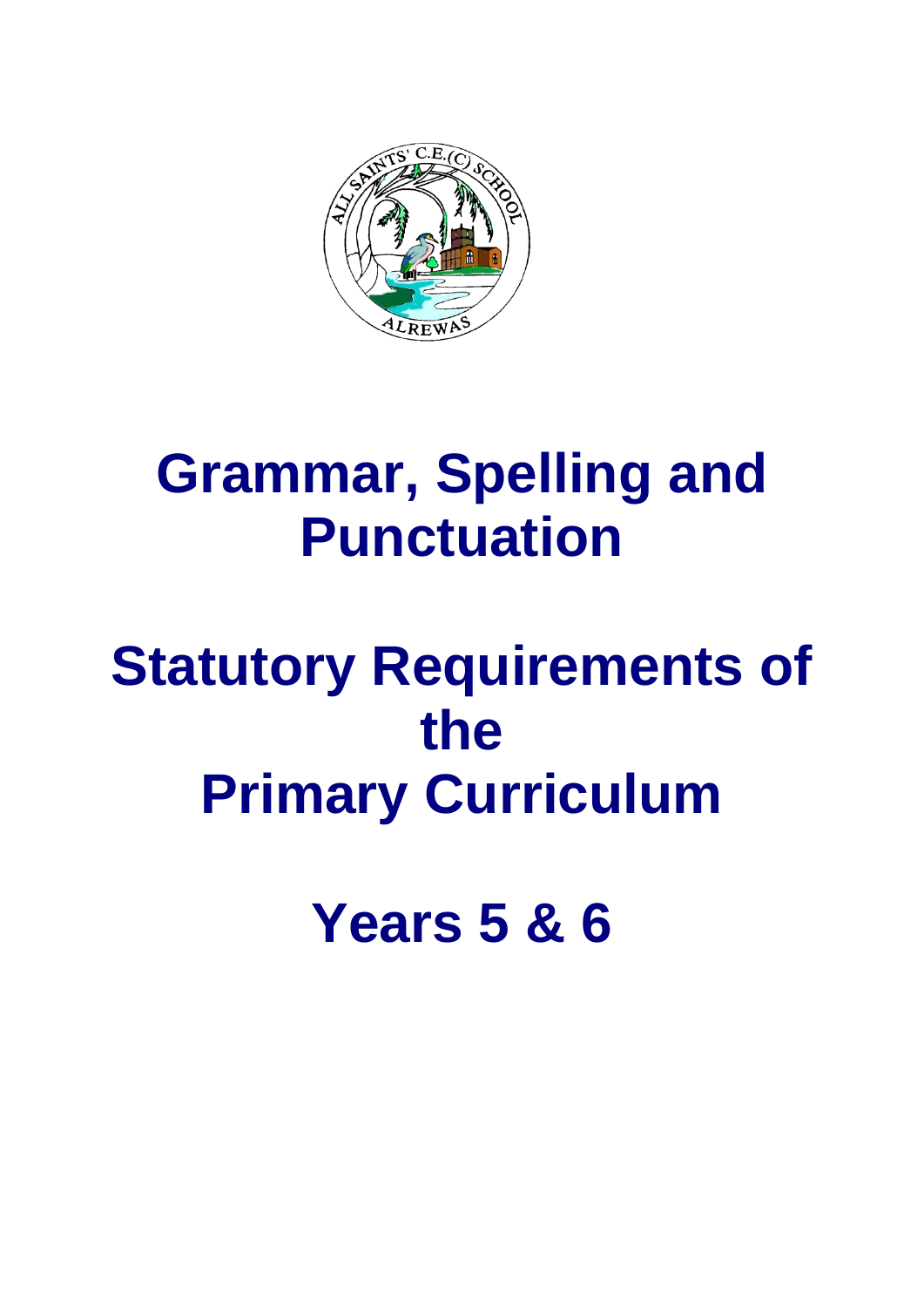| Vocabulary, grammar and punctuation - work for Year 5              |                                                                                                                                                                                                                   |
|--------------------------------------------------------------------|-------------------------------------------------------------------------------------------------------------------------------------------------------------------------------------------------------------------|
| Year 5: Detail of content to be introduced (statutory requirement) |                                                                                                                                                                                                                   |
| Word                                                               | Converting nouns or adjectives into verbs using suffixes [for example,<br>$-\alpha t$ e; $-i\alpha$ ; $-i\beta$                                                                                                   |
|                                                                    | <b>Verb prefixes</b> [for example, $dis-$ , $de-$ , $mis-$ , over- and re-]                                                                                                                                       |
| <b>Sentence</b>                                                    | <b>Relative clauses</b> beginning with who, which, where, when, whose, that,<br>or an omitted relative pronoun                                                                                                    |
|                                                                    | Indicating degrees of possibility using <b>adverbs</b> [for example, <i>perhaps</i> ,<br>surely] or <b>modal verbs</b> [for example, <i>might</i> , should, will, <i>must</i> ]                                   |
| <b>Text</b>                                                        | Devices to build <b>cohesion</b> within a paragraph [for example, <i>then, after</i><br>that, this, firstly                                                                                                       |
|                                                                    | Linking ideas across paragraphs using <b>adverbials</b> of time [for example,<br>later], place [for example, nearby] and number [for example, secondly]<br>or tense choices [for example, he had seen her before] |
| <b>Punctuation</b>                                                 | Brackets, dashes or commas to indicate parenthesis<br>Use of commas to clarify meaning or avoid ambiguity                                                                                                         |
| <b>Terminology</b><br>for pupils                                   | modal verb, relative pronoun<br>relative clause<br>parenthesis, bracket, dash                                                                                                                                     |
|                                                                    | cohesion, ambiguity                                                                                                                                                                                               |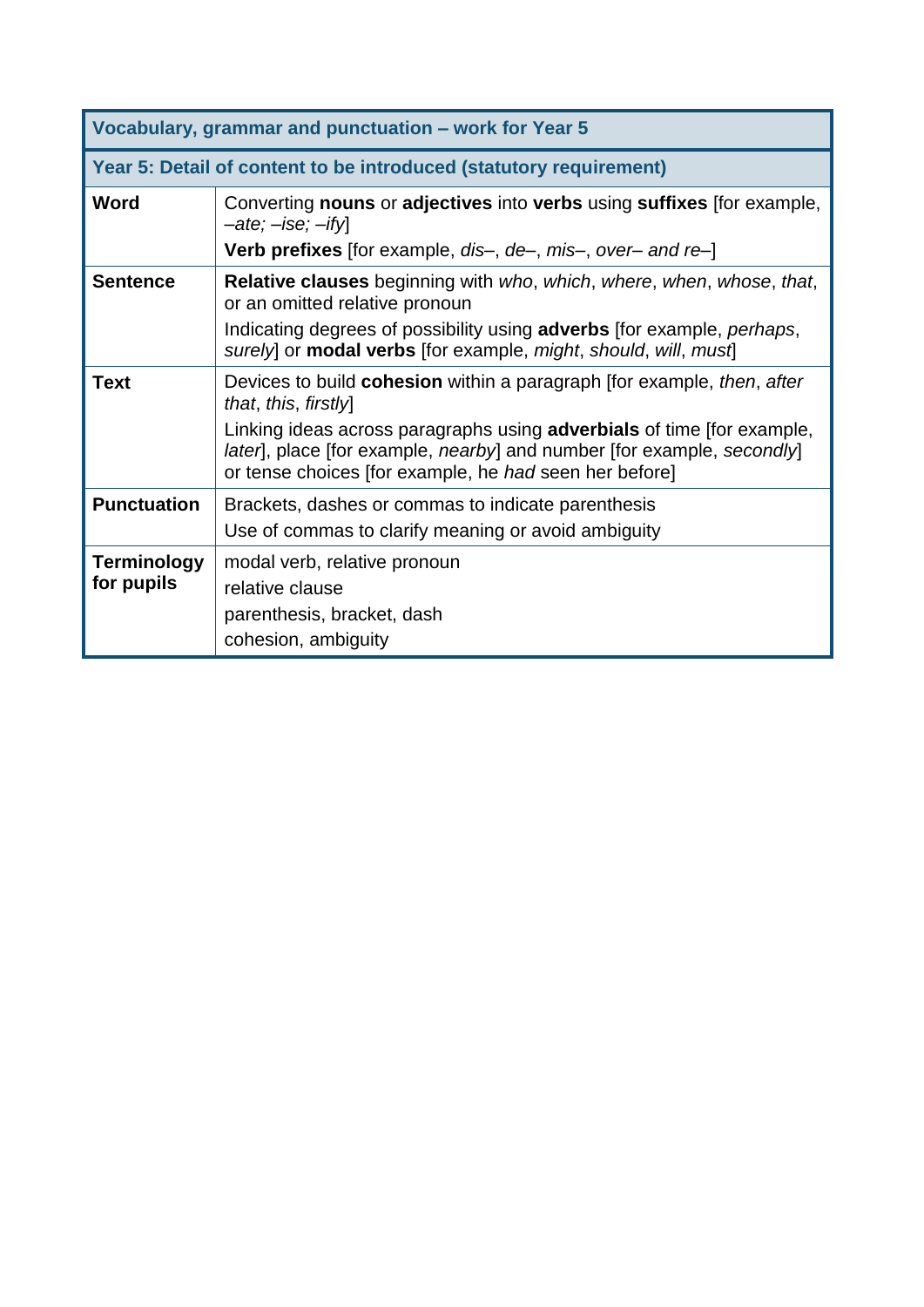| Vocabulary, grammar and punctuation - work for Year 6              |                                                                                                                                                                                                                                                                                                                                                                                                                                                                                                                              |  |
|--------------------------------------------------------------------|------------------------------------------------------------------------------------------------------------------------------------------------------------------------------------------------------------------------------------------------------------------------------------------------------------------------------------------------------------------------------------------------------------------------------------------------------------------------------------------------------------------------------|--|
| Year 6: Detail of content to be introduced (statutory requirement) |                                                                                                                                                                                                                                                                                                                                                                                                                                                                                                                              |  |
| Word                                                               | The difference between vocabulary typical of informal speech and<br>vocabulary appropriate for formal speech and writing [for example, find<br>out - discover; ask for - request; go in - enter]<br>How words are related by meaning as synonyms and antonyms [for<br>example, big, large, little].                                                                                                                                                                                                                          |  |
| <b>Sentence</b>                                                    | Use of the <b>passive</b> to affect the presentation of information in a<br>sentence [for example, I broke the window in the greenhouse versus<br>The window in the greenhouse was broken (by me)].<br>The difference between structures typical of informal speech and<br>structures appropriate for formal speech and writing [for example, the<br>use of question tags: He's your friend, isn't he?, or the use of<br>subjunctive forms such as If I were or Were they to come in some very<br>formal writing and speech] |  |
| <b>Text</b>                                                        | Linking ideas across paragraphs using a wider range of cohesive<br>devices: repetition of a word or phrase, grammatical connections [for<br>example, the use of adverbials such as on the other hand, in contrast,<br>or as a consequence], and ellipsis<br>Layout devices [for example, headings, sub-headings, columns, bullets,<br>or tables, to structure text]                                                                                                                                                          |  |
| <b>Punctuation</b>                                                 | Use of the semi-colon, colon and dash to mark the boundary between<br>independent clauses [for example, It's raining; I'm fed up]<br>Use of the colon to introduce a list and use of semi-colons within lists<br><b>Punctuation</b> of bullet points to list information<br>How hyphens can be used to avoid ambiguity [for example, man eating<br>shark versus man-eating shark, or recover versus re-cover]                                                                                                                |  |
| <b>Terminology</b><br>for pupils                                   | subject, object<br>active, passive<br>synonym, antonym<br>ellipsis, hyphen, colon, semi-colon, bullet points                                                                                                                                                                                                                                                                                                                                                                                                                 |  |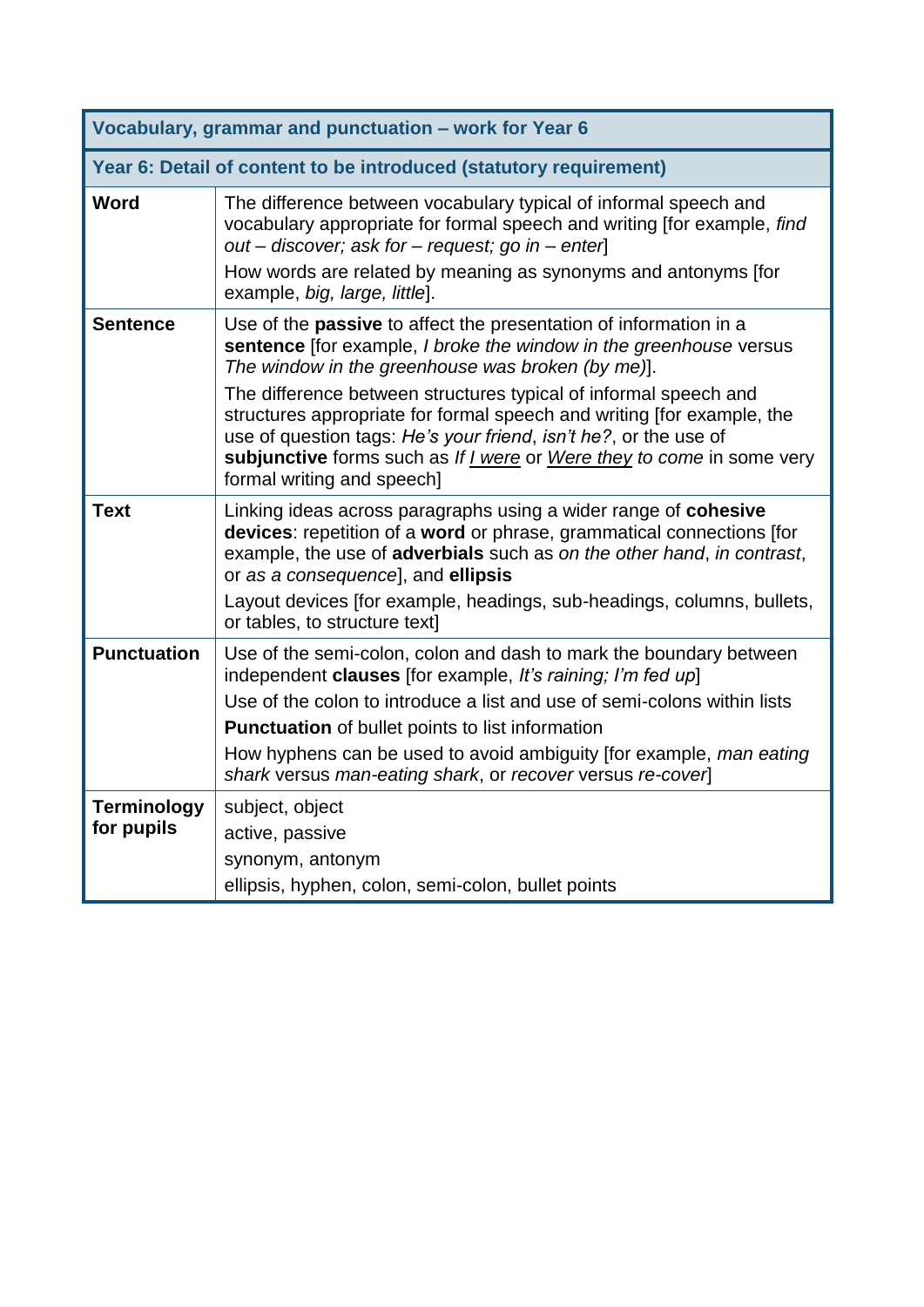### **Spelling – years 5 and 6**

#### **Revise work done in previous years**

#### **New work for years 5 and 6**

| <b>Statutory</b><br>requirements                                    | <b>Rules and guidance (non-statutory)</b>                                                                                                                                                                                                                                      | <b>Example words</b><br>(non-statutory)                                                                                                                                      |
|---------------------------------------------------------------------|--------------------------------------------------------------------------------------------------------------------------------------------------------------------------------------------------------------------------------------------------------------------------------|------------------------------------------------------------------------------------------------------------------------------------------------------------------------------|
| Endings which<br>sound like /fas/<br>spelt-cious or<br>-tious       | Not many common words end like this.<br>If the root word ends in $-ce$ , the /f/<br>sound is usually spelt as $c - e.g.$ vice<br>- vicious, grace - gracious, space -<br>spacious, malice - malicious.                                                                         | vicious, precious,<br>conscious, delicious,<br>malicious, suspicious<br>ambitious, cautious,<br>fictitious, infectious,<br>nutritious                                        |
|                                                                     | <b>Exception: anxious.</b>                                                                                                                                                                                                                                                     |                                                                                                                                                                              |
| Endings which<br>sound like /fal/                                   | -cial is common after a vowel letter<br>and -tial after a consonant letter, but<br>there are some exceptions.<br><b>Exceptions: initial, financial,</b><br>commercial, provincial (the spelling of<br>the last three is clearly related to<br>finance, commerce and province). | official, special, artificial,<br>partial, confidential,<br>essential                                                                                                        |
| Words ending<br>in $-ant$ ,<br>-ance/-ancy,<br>-ent,<br>-ence/-ency | Use -ant and -ance/-ancy if there is<br>a related word with a /æ/ or /eɪ/ sound<br>in the right position; -ation endings<br>are often a clue.                                                                                                                                  | observant, observance,<br>(observation), expectant<br>(expectation), hesitant,<br>hesitancy (hesitation),<br>tolerant, tolerance<br>(toleration), substance<br>(substantial) |
|                                                                     | Use -ent and -ence/-ency after soft<br>$c$ (/s/ sound), soft $g$ (/dʒ/ sound) and<br>qu, or if there is a related word with a<br>clear $/\varepsilon$ / sound in the right position.                                                                                           | innocent, innocence,<br>decent, decency, frequent,<br>frequency, confident,<br>confidence (confidential)                                                                     |
|                                                                     | There are many words, however,<br>where the above guidance does not<br>help. These words just have to be<br>learnt.                                                                                                                                                            | assistant, assistance,<br>obedient, obedience,<br>independent,<br>independence                                                                                               |
| <b>Statutory</b><br>requirements                                    | <b>Rules and guidance (non-statutory)</b>                                                                                                                                                                                                                                      | <b>Example words</b><br>(non-statutory)                                                                                                                                      |
| Words ending<br>in -able and<br>-ible                               | The -able/-ably endings are far more<br>common than the -ible/-ibly endings.<br>As with -ant and -ance/-ancy, the -                                                                                                                                                            | adorable/adorably<br>(adoration),<br>applicable/applicably                                                                                                                   |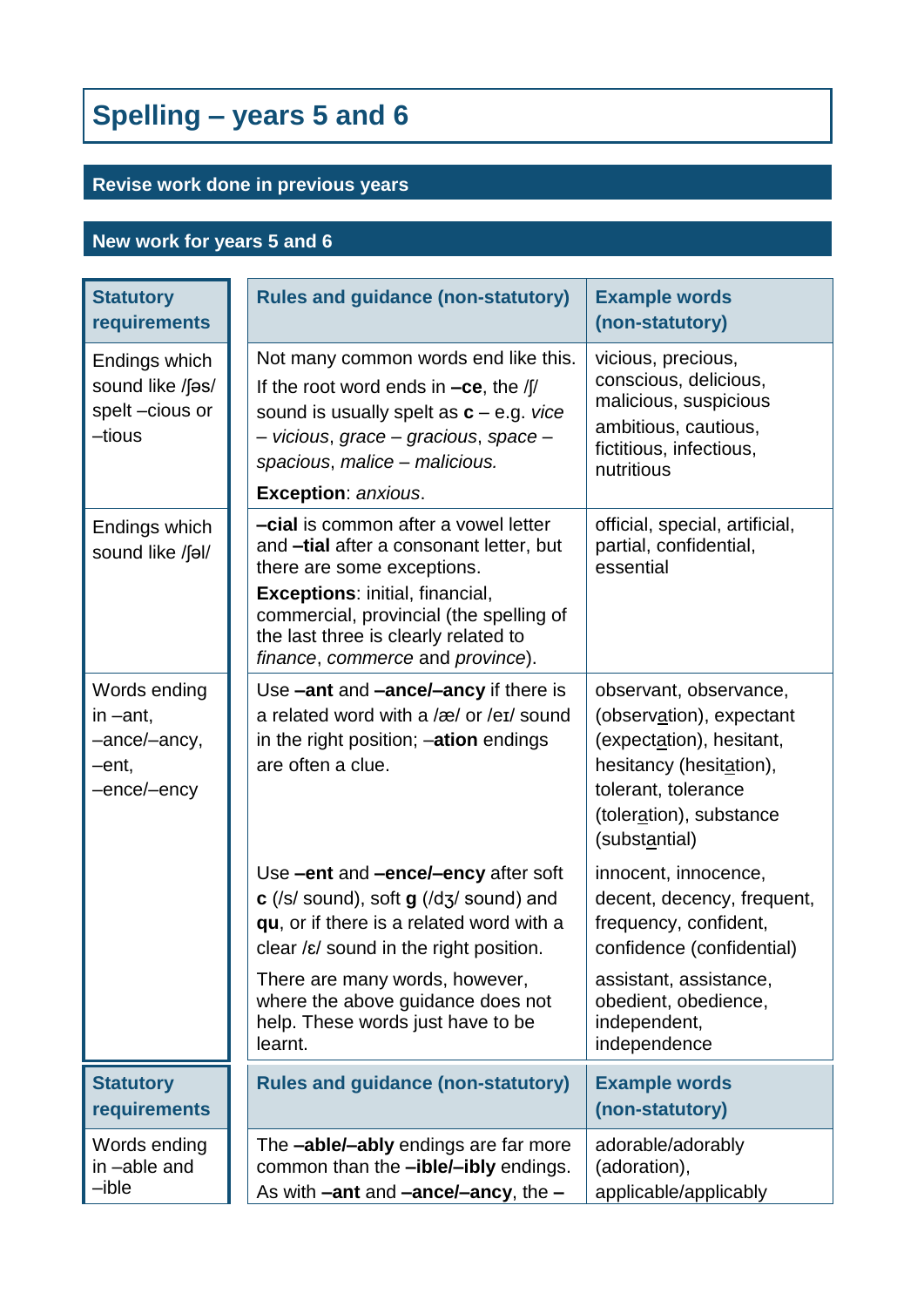| <b>Statutory</b><br>requirements                                                   | <b>Rules and guidance (non-statutory)</b>                                                                                                                                                                                                                                                                                      | <b>Example words</b><br>(non-statutory)                                                                                                  |
|------------------------------------------------------------------------------------|--------------------------------------------------------------------------------------------------------------------------------------------------------------------------------------------------------------------------------------------------------------------------------------------------------------------------------|------------------------------------------------------------------------------------------------------------------------------------------|
| Words ending<br>in -ably and<br>-ibly                                              | able ending is used if there is a related<br>word ending in -ation.                                                                                                                                                                                                                                                            | (application),<br>considerable/considerably<br>(consideration),<br>tolerable/tolerably<br>(toleration)                                   |
|                                                                                    | If the <b>-able</b> ending is added to a word<br>ending in $-ce$ or $-ge$ , the e after the c<br>or <b>g</b> must be kept as those letters<br>would otherwise have their 'hard'<br>sounds (as in cap and gap) before the<br>a of the <b>-able</b> ending.                                                                      | changeable, noticeable,<br>forcible, legible                                                                                             |
|                                                                                    | The <b>-able</b> ending is usually but not<br>always used if a complete root word<br>can be heard before it, even if there is<br>no related word ending in -ation.<br>The first five examples opposite are<br>obvious; in reliable, the complete word<br>rely is heard, but the y changes to i in<br>accordance with the rule. | dependable, comfortable,<br>understandable,<br>reasonable, enjoyable,<br>reliable                                                        |
|                                                                                    | The <b>-ible</b> ending is common if a<br>complete root word can't be heard<br>before it but it also sometimes occurs<br>when a complete word can be heard<br>(e.g. sensible).                                                                                                                                                 | possible/possibly,<br>horrible/horribly,<br>terrible/terribly,<br>visible/visibly,<br>incredible/incredibly,<br>sensible/sensibly        |
| Adding suffixes<br>beginning with<br>vowel letters to<br>words ending<br>$in -fer$ | The $r$ is doubled if the $-\text{fer}$ is still<br>stressed when the ending is added.<br>The <b>r</b> is not doubled if the <b>-fer</b> is no<br>longer stressed.                                                                                                                                                             | referring, referred, referral,<br>preferring, preferred,<br>transferring, transferred<br>reference, referee,<br>preference, transference |
| Use of the<br>hyphen                                                               | Hyphens can be used to join a prefix<br>to a root word, especially if the prefix<br>ends in a vowel letter and the root<br>word also begins with one.                                                                                                                                                                          | co-ordinate, re-enter,<br>co-operate, co-own                                                                                             |
| <b>Statutory</b>                                                                   | <b>Rules and guidance (non-statutory)</b>                                                                                                                                                                                                                                                                                      | <b>Example words</b>                                                                                                                     |
| requirements<br>Words with the<br>/i:/ sound spelt<br>ei after c                   | The 'i before e except after c' rule<br>applies to words where the sound<br>spelt by ei is /i:/.<br><b>Exceptions: protein, caffeine, seize</b><br>(and either and neither if pronounced<br>with an initial /i:/ sound).                                                                                                       | (non-statutory)<br>deceive, conceive, receive,<br>perceive, ceiling                                                                      |
| Words<br>containing the                                                            | ough is one of the trickiest spellings in<br>English – it can be used to spell a                                                                                                                                                                                                                                               | ought, bought, thought,<br>nought, brought, fought                                                                                       |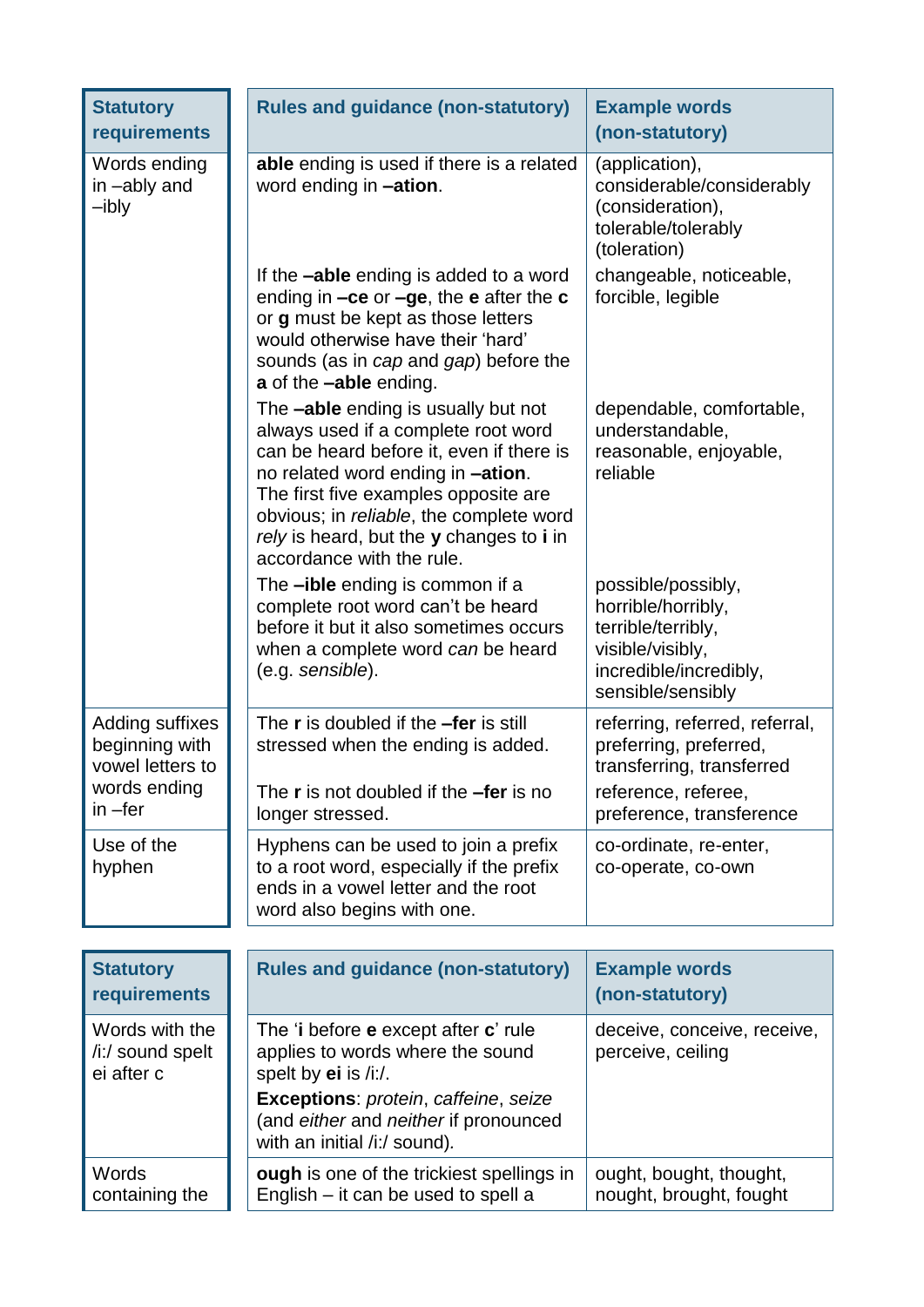| <b>Statutory</b><br><b>requirements</b>                                                                                                     | <b>Rules and guidance (non-statutory)</b>                                                                                                                                                                                                                     | <b>Example words</b><br>(non-statutory)                                                                   |
|---------------------------------------------------------------------------------------------------------------------------------------------|---------------------------------------------------------------------------------------------------------------------------------------------------------------------------------------------------------------------------------------------------------------|-----------------------------------------------------------------------------------------------------------|
| letter-string<br>ough                                                                                                                       | number of different sounds.                                                                                                                                                                                                                                   | rough, tough, enough<br>cough<br>though, although, dough<br>through<br>thorough, borough<br>plough, bough |
| Words with<br>'silent' letters<br>(i.e. letters<br>whose<br>presence<br>cannot be<br>predicted from<br>the<br>pronunciation<br>of the word) | Some letters which are no longer<br>sounded used to be sounded<br>hundreds of years ago: e.g. in knight,<br>there was a /k/ sound before the /n/,<br>and the gh used to represent the<br>sound that 'ch' now represents in the<br>Scottish word <i>loch</i> . | doubt, island, lamb,<br>solemn, thistle, knight                                                           |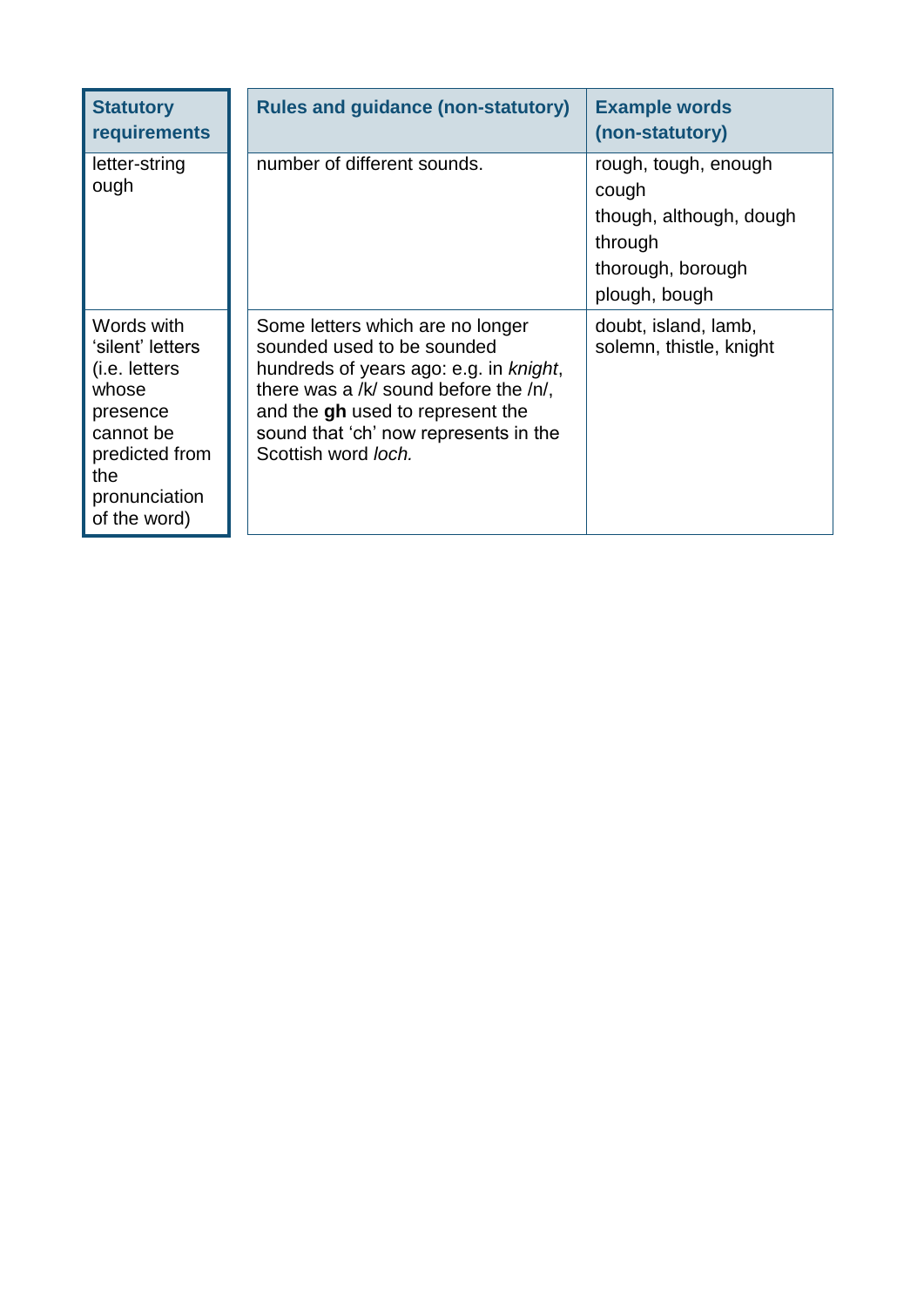| <b>Statutory</b><br>requirements                            | <b>Rules and guidance (non-statutory)</b>                                                                                                                                                                                                                                                                                                                                                                                                                                                                                                                                                                                                                                                                                                                                                                                                                                                                                                                                                                                                                                         | <b>Example words</b><br>(non-statutory)                                                                                                                                                                                                                                                                                                                                                                                                                                                                                                                                                                                                                                             |
|-------------------------------------------------------------|-----------------------------------------------------------------------------------------------------------------------------------------------------------------------------------------------------------------------------------------------------------------------------------------------------------------------------------------------------------------------------------------------------------------------------------------------------------------------------------------------------------------------------------------------------------------------------------------------------------------------------------------------------------------------------------------------------------------------------------------------------------------------------------------------------------------------------------------------------------------------------------------------------------------------------------------------------------------------------------------------------------------------------------------------------------------------------------|-------------------------------------------------------------------------------------------------------------------------------------------------------------------------------------------------------------------------------------------------------------------------------------------------------------------------------------------------------------------------------------------------------------------------------------------------------------------------------------------------------------------------------------------------------------------------------------------------------------------------------------------------------------------------------------|
| Homophones<br>and other<br>words that are<br>often confused | In the pairs of words opposite, nouns<br>end -ce and verbs end -se. Advice<br>and advise provide a useful clue as<br>the word advise (verb) is pronounced<br>with a $\frac{z}{z}$ sound – which could not be<br>spelt c.                                                                                                                                                                                                                                                                                                                                                                                                                                                                                                                                                                                                                                                                                                                                                                                                                                                          | advice/advise<br>device/devise<br>licence/license<br>practice/practise<br>prophecy/prophesy<br>farther: further                                                                                                                                                                                                                                                                                                                                                                                                                                                                                                                                                                     |
|                                                             | More examples:<br>aisle: a gangway between seats (in a<br>church, train, plane).<br>isle: an island.<br>aloud: out loud.<br>allowed: permitted.<br>affect: usually a verb (e.g. The<br>weather may affect our plans).<br>effect: usually a noun (e.g. It may have<br>an effect on our plans). If a verb, it<br>means 'bring about' (e.g. He will effect<br>changes in the running of the business).<br>altar: a table-like piece of furniture in a<br>church.<br>alter: to change.<br>ascent: the act of ascending (going up).<br>assent: to agree/agreement (verb and<br>noun).<br>bridal: to do with a bride at a wedding.<br>bridle: reins etc. for controlling a horse.<br>cereal: made from grain (e.g. breakfast<br>cereal).<br>serial: adjective from the noun series -<br>a succession of things one after the<br>other.<br>compliment: to make nice remarks<br>about someone (verb) or the remark<br>that is made (noun).<br>complement: related to the word<br>$complete - to make something$<br>complete or more complete (e.g. her<br>scarf complemented her outfit). | father: a male parent<br>guessed: past tense of the<br>verb guess<br>guest: visitor<br>heard: past tense of the verb<br>hear<br>herd: a group of animals<br>led: past tense of the verb<br>lead<br>lead: present tense of that<br>verb, or else the metal which<br>is very heavy (as heavy as<br>lead)<br>morning: before noon<br>mourning: grieving for<br>someone who has died<br>past: noun or adjective<br>referring to a previous time<br>(e.g. In the past) or<br>preposition or adverb<br>showing place (e.g. he<br>walked past me)<br>passed: past tense of the<br>verb 'pass' (e.g. I passed him<br>in the road)<br>precede: go in front of or<br>before<br>proceed: go on |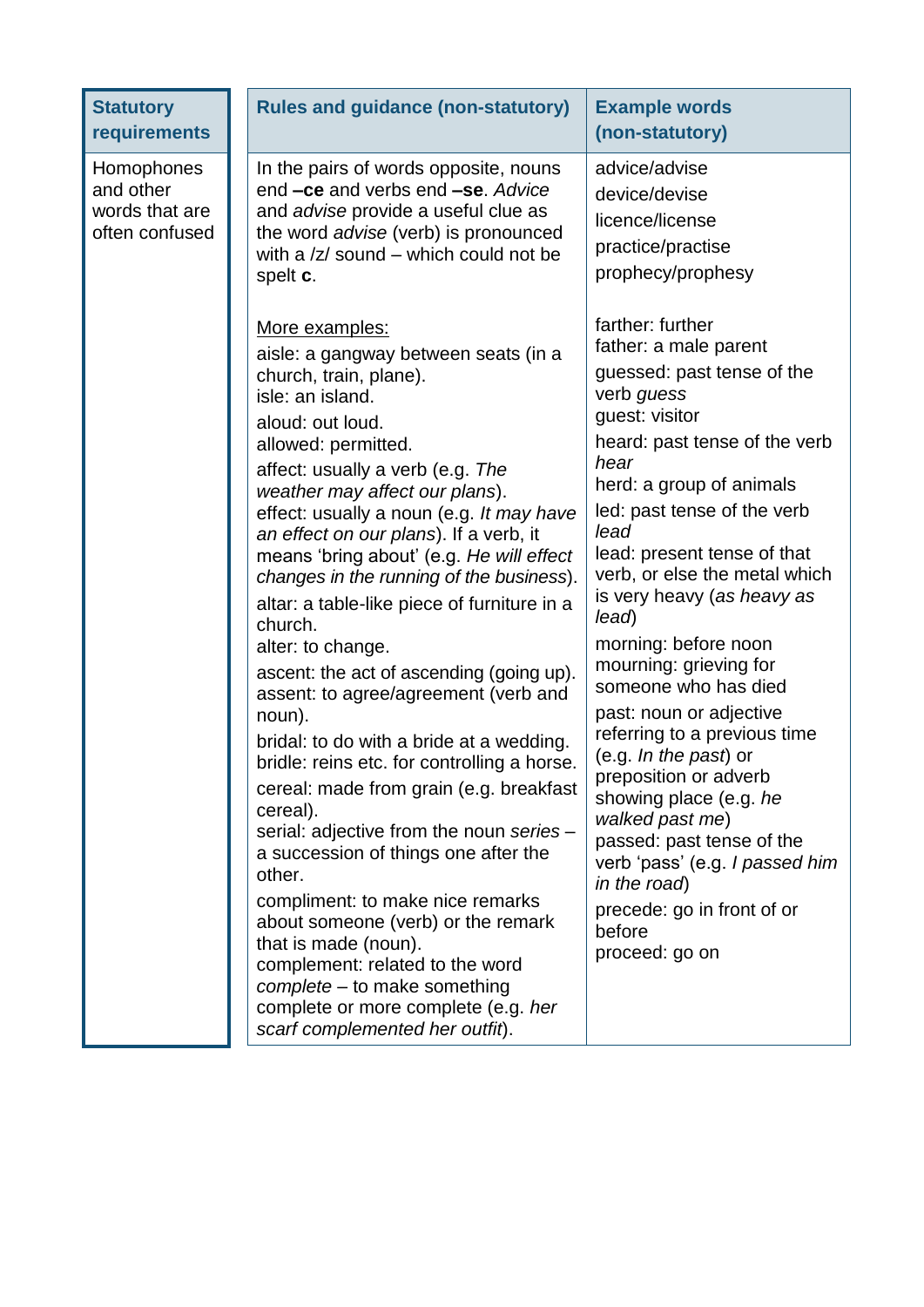| <b>Statutory</b><br>requirements                                           | <b>Rules and guidance (non-statutory)</b>                                                                                                                                                                                                                                                                                                                                                                                                                                                                                     | <b>Example words</b><br>(non-statutory)                                                                                                                                                                                                                                                                                                                                                                                                                                                                                                                                      |
|----------------------------------------------------------------------------|-------------------------------------------------------------------------------------------------------------------------------------------------------------------------------------------------------------------------------------------------------------------------------------------------------------------------------------------------------------------------------------------------------------------------------------------------------------------------------------------------------------------------------|------------------------------------------------------------------------------------------------------------------------------------------------------------------------------------------------------------------------------------------------------------------------------------------------------------------------------------------------------------------------------------------------------------------------------------------------------------------------------------------------------------------------------------------------------------------------------|
| Homophones<br>and other<br>words that are<br>often confused<br>(continued) | descent: the act of descending (going<br>down).<br>dissent: to disagree/disagreement<br>(verb and noun).<br>desert: as a noun - a barren place<br>(stress on first syllable); as a verb - to<br>abandon (stress on second syllable)<br>dessert: (stress on second syllable) a<br>sweet course after the main course of<br>a meal.<br>$dr$ aft: noun – a first attempt at writing<br>something; $verb - to make the first$<br>attempt; also, to draw in someone<br>(e.g. to draft in extra help)<br>draught: a current of air. | principal: adjective - most<br>important (e.g. principal<br>ballerina) noun - important<br>person (e.g. <i>principal of a</i><br>college)<br>principle: basic truth or belief<br>profit: money that is made in<br>selling things<br>prophet: someone who<br>foretells the future<br>stationary: not moving<br>stationery: paper, envelopes<br>etc.<br>steal: take something that<br>does not belong to you<br>steel: metal<br>wary: cautious<br>weary: tired<br>who's: contraction of who is<br>or who has<br>whose: belonging to<br>someone (e.g. Whose jacket<br>is that?) |